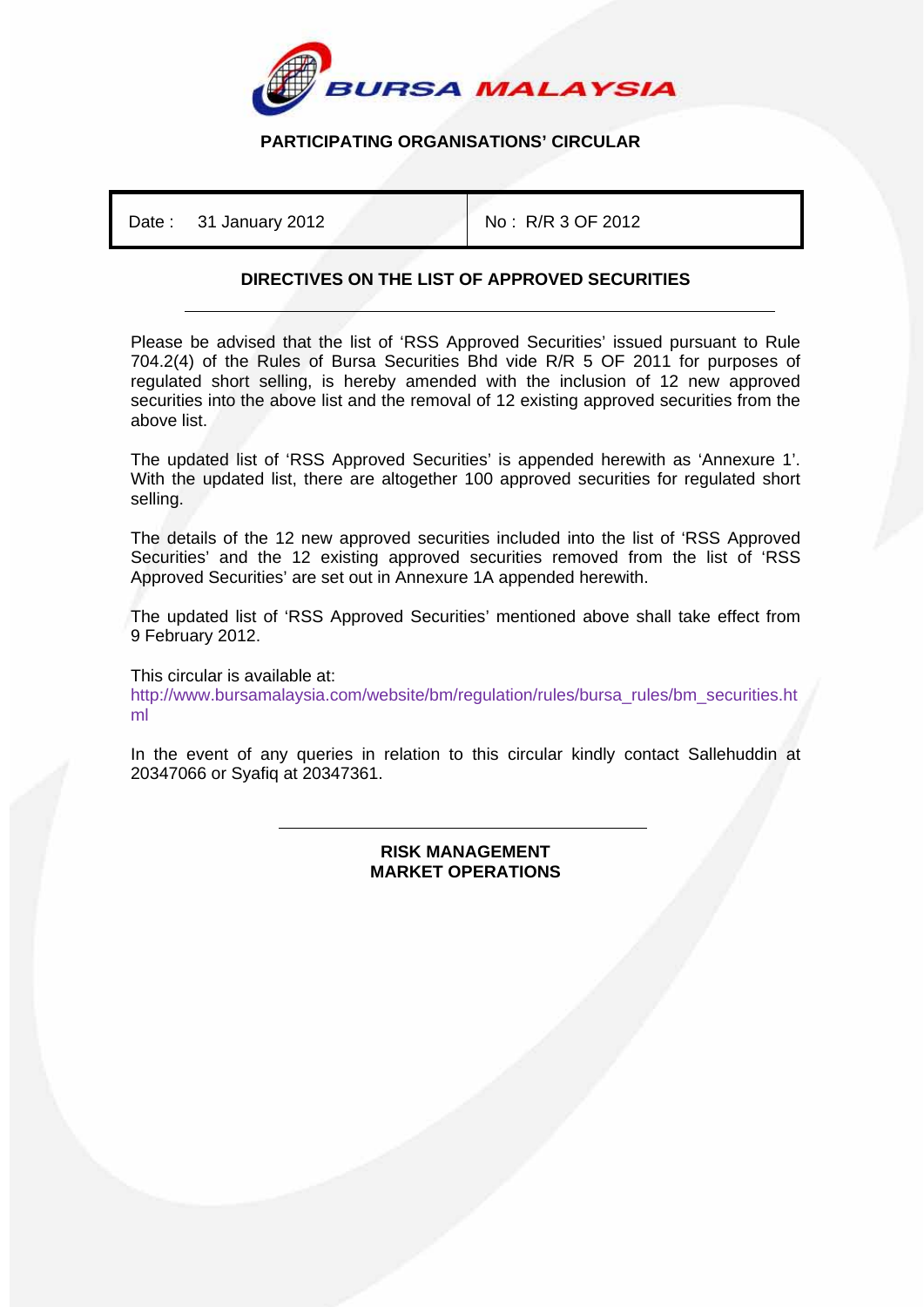|  | Annexure 1 |  |
|--|------------|--|
|--|------------|--|

|           |                   | <b>RSS APPROVED SECURITIES</b>                             |
|-----------|-------------------|------------------------------------------------------------|
| <b>No</b> | <b>STOCK CODE</b> | <b>STOCK LONG NAME</b>                                     |
| 1         | 5185              | AFFIN HOLDINGS BERHAD                                      |
| 2         | 5099              | AIRASIA BERHAD                                             |
| 3         | 5115              | ALAM MARITIM RESOURCES BERHAD                              |
| 4         | 2488              | ALLIANCE FINANCIAL GROUP BERHAD                            |
| 5         | 1015              | AMMB HOLDINGS BERHAD                                       |
| 6         | 6888              | AXIATA GROUP BERHAD                                        |
| 7         | 3395              | BERJAYA CORPORATION BERHAD                                 |
| 8         | 1562              | BERJAYA SPORTS TOTO BERHAD                                 |
| 9         | 5258              | <b>BIMB HOLDINGS BERHAD</b>                                |
| 10        | 2771              | <b>BOUSTEAD HOLDINGS BERHAD</b>                            |
| 11        | 1818              | BURSA MALAYSIA BERHAD                                      |
| 12        | 1023              | CIMB GROUP HOLDINGS BERHAD                                 |
| 13        | 5071              | COASTAL CONTRACTS BERHAD                                   |
| 14        | 5141              | DAYANG ENTERPRISE HOLDINGS BERHAD                          |
| 15        | 7277              | DIALOG GROUP BERHAD                                        |
| 16        | 6947              | DIGI.COM BERHAD                                            |
| 17        | 1619              | DRB-HICOM BERHAD                                           |
| 18        | 3417              | <b>EASTERN &amp; ORIENTAL BERHAD</b>                       |
| 19        | 2143              | ECM LIBRA FINANCIAL GROUP BERHAD                           |
| 20        | 3042              | ESSO MALAYSIA BERHAD                                       |
| 21        | 1368              | <b>FABER GROUP BERHAD</b>                                  |
| 22        | 5398              | <b>GAMUDA BERHAD</b>                                       |
| 23        | 3182              | <b>GENTING BERHAD</b>                                      |
| 24        | 4715              | <b>GENTING MALAYSIA BERHAD</b>                             |
| 25        | 2291              | <b>GENTING PLANTATIONS BERHAD</b>                          |
| 26        | 1503              | GUOCOLAND (MALAYSIA) BERHAD                                |
| 27        | 3034              | HAP SENG CONSOLIDATED BERHAD                               |
| 28        | 6238              | <b>HOCK SENG LEE BERHAD</b>                                |
| 29        | 5819              | <b>HONG LEONG BANK BERHAD</b>                              |
| 30        | 1597              | IGB CORPORATION BERHAD                                     |
| 31        | 3336              | IJM CORPORATION BERHAD                                     |
| 32        | 5215              | IJM LAND BERHAD                                            |
| 33        | 1961              | IOI CORPORATION BERHAD                                     |
| 34        | 5161              | JCY INTERNATIONAL BERHAD                                   |
| 35<br>36  | 5122<br>3492      | KENCANA PETROLEUM BERHAD<br><b>KFC HOLDINGS (M) BERHAD</b> |
| 37        | 3522              | KIAN JOO CAN FACTORY BERHAD                                |
| 38        | 5060              | KINSTEEL BERHAD                                            |
| 39        | 5089              | KLCC PROPERTY HOLDINGS BERHAD                              |
| 40        | 7164              | KNM GROUP BERHAD                                           |
| 41        | 5878              | KPJ HEALTHCARE BERHAD                                      |
| 42        | 2445              | KUALA LUMPUR KEPONG BERHAD                                 |
| 43        | 3565              | KUMPULAN EUROPLUS BERHAD                                   |
| 44        | 5097              | KURNIA ASIA BERHAD                                         |
| 45        | 3794              | LAFARGE MALAYAN CEMENT BERHAD                              |
| 46        | 1643              | LANDMARKS BERHAD                                           |
| 47        | 2011              | LINGUI DEVELOPMENT BERHAD                                  |
| 48        | 4235              | LION INDUSTRIES CORPORATION BERHAD                         |
| 49        | 8583              | MAH SING GROUP BERHAD                                      |
| 50        | 1155              | MALAYAN BANKING BERHAD                                     |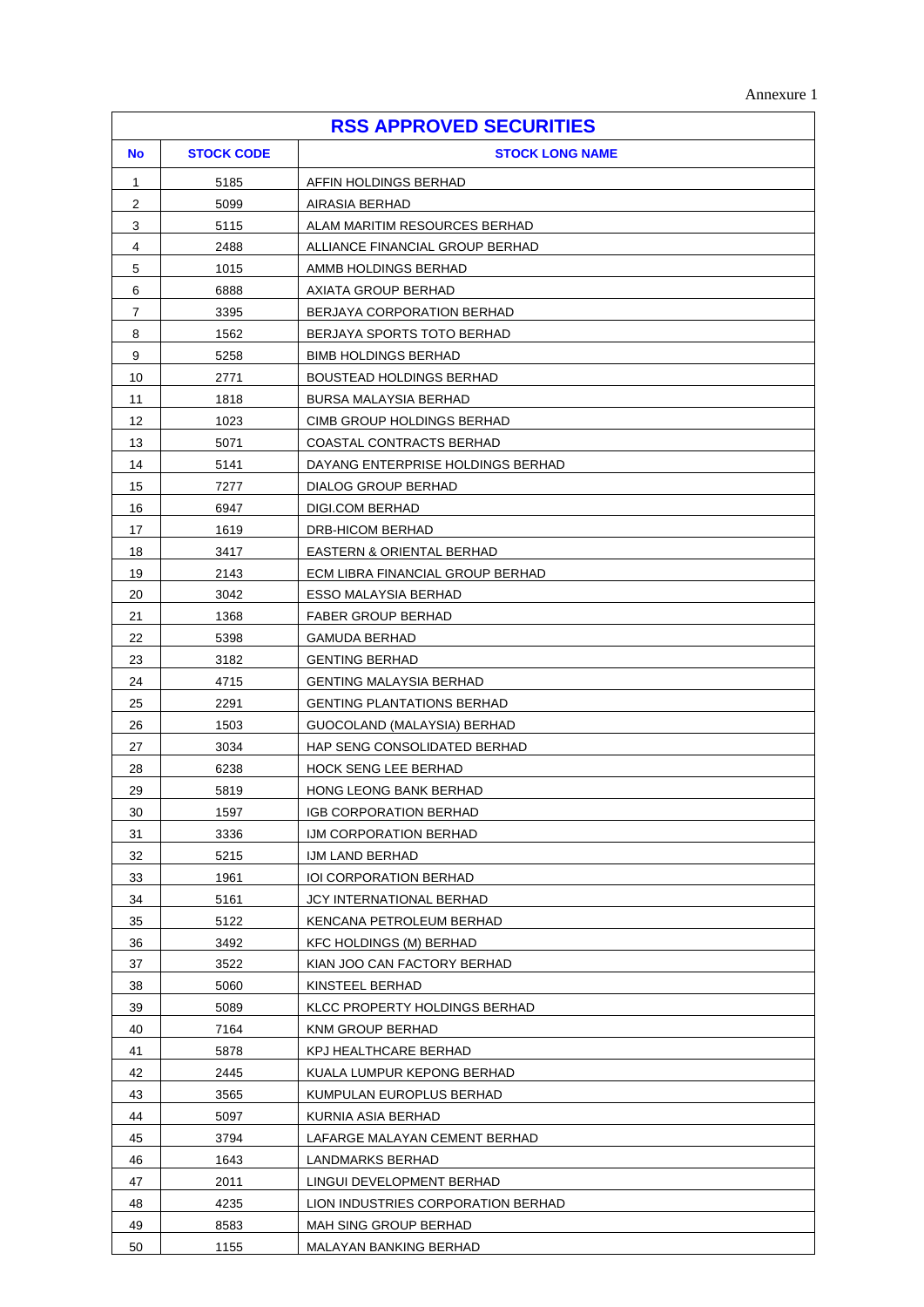| <b>RSS APPROVED SECURITIES</b> |                   |                                                       |
|--------------------------------|-------------------|-------------------------------------------------------|
| <b>No</b>                      | <b>STOCK CODE</b> | <b>STOCK LONG NAME</b>                                |
| 51                             | 5014              | MALAYSIA AIRPORT HOLDINGS BERHAD                      |
| 52                             | 1171              | MALAYSIA BUILDING SOCIETY BERHAD                      |
| 53                             | 5186              | MALAYSIA MARINE AND HEAVY ENGINEERING HOLDINGS BERHAD |
| 54                             | 3786              | MALAYSIAN AIRLINE SYSTEM BERHAD                       |
| 55                             | 1651              | MALAYSIAN RESOURCES CORPORATION BERHAD                |
| 56                             | 6012              | <b>MAXIS BERHAD</b>                                   |
| 57                             | 1236              | <b>MBF HOLDINGS BERHAD</b>                            |
| 58                             | 5090              | <b>MEDIA CHINESE INTERNATIONAL LIMITED</b>            |
| 59                             | 4502              | MEDIA PRIMA BERHAD                                    |
| 60                             | 3816              | MISC BERHAD                                           |
| 61                             | 2194              | MMC CORPORATION BERHAD                                |
| 62                             | 5085              | MUDAJAYA GROUP BERHAD                                 |
| 63                             | 3905              | MULPHA INTERNATIONAL BERHAD                           |
| 64                             | 3859              | MULTI-PURPOSE HOLDINGS BERHAD                         |
| 65                             | 5053              | OSK HOLDINGS BERHAD                                   |
| 66                             | 7052              | <b>PADINI HOLDINGS BERHAD</b>                         |
| 67                             | 5657              | PARKSON HOLDINGS BERHAD                               |
| 68                             | 5183              | PETRONAS CHEMICALS GROUP BERHAD                       |
| 69                             | 5681              | PETRONAS DAGANGAN BERHAD                              |
| 70                             | 6033              | PETRONAS GAS BERHAD                                   |
| 71                             | 4634              | POS MALAYSIA BERHAD                                   |
| 72                             | 4065              | PPB GROUP BERHAD                                      |
| 73                             | 8869              | PRESS METAL BERHAD                                    |
| 74                             | 5304              | PROTON HOLDINGS BERHAD                                |
| 75                             | 1295              | PUBLIC BANK BERHAD (inc. Public Bank - F)             |
| 76                             | 7084              | QL RESOURCES BERHAD                                   |
| 77                             | 1066              | RHB CAPITAL BERHAD                                    |
| 78                             | 5113              | RIMBUNAN SAWIT BERHAD                                 |
| 79                             | 8575              | SAPURACREST PETROLEUM BERHAD                          |
| 80                             | 9792              | SEG INTERNATIONAL BERHAD                              |
| 81                             | 4197              | SIME DARBY BERHAD                                     |
| 82                             | 8664              | SP SETIA BERHAD                                       |
| 83                             | 7106              | SUPERMAX CORPORATION BERHAD                           |
| 84                             | 4898              | TA ENTERPRISE BERHAD                                  |
| 85                             | 5158              | TA GLOBAL BERHAD                                      |
| 86                             | 4863              | <b>TELEKOM MALAYSIA BERHAD</b>                        |
| 87                             | 5347              | TENAGA NASIONAL BERHAD                                |
| 88                             | 5112              | TH PLANTATIONS BERHAD                                 |
| 89                             | 5031              | TIME DOTCOM BERHAD                                    |
| 90                             | 7113              | TOP GLOVE CORPORATION BERHAD                          |
| 91                             | 4804              | TRADEWINDS CORPORATION BERHAD                         |
| 92                             | 5148              | <b>UEM LAND HOLDINGS BERHAD</b>                       |
| 93                             | 4588              | UMW HOLDINGS BERHAD                                   |
| 94                             | 5005              | UNISEM (M) BERHAD                                     |
| 95                             | 5142              | WAH SEONG CORPORATION BERHAD                          |
| 96                             | 9679              | WCT BERHAD                                            |
| 97                             | 4243              | WTK HOLDINGS BERHAD                                   |
| 98                             | 4677              | <b>YTL CORPORATION BERHAD</b>                         |
| 99                             | 2577              | YTL LAND & DEVELOPMENT BERHAD                         |
| 100                            | 6742              | YTL POWER INTERNATIONAL BERHAD                        |

 $\mathbf{r}$